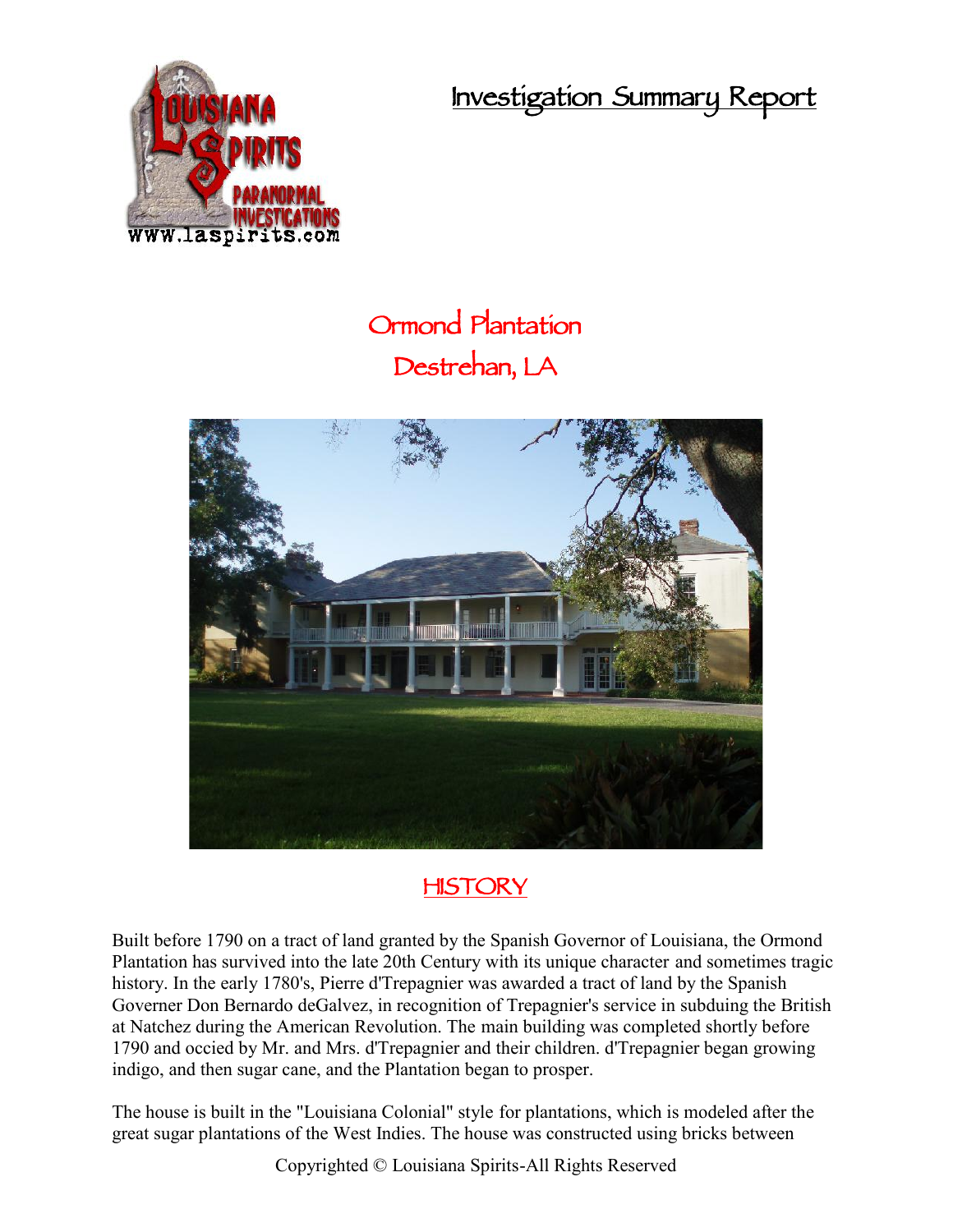cypress studs ("Briquettes Entre Poteaux" -Brick Between Posts) on the front and rear walls and a type of adobe filling on the sidewalls. Round cemented brick columns sported the front porch, or gallery, with wood columns on the second floor sporting the roof.

The home was often the scene for entertaining officials of the Louisiana and Spanish Governments. In 1798, the first of the mysteries occurred. Pierre d'Trepagnier was summoned from a family meal by a servant to meet a gentlemen, supposedly dressed in clothes signifying a Spanish official. After a word to his wife, Pierre d'Trepagnier left with the man and never returned. No trace of d'Trepagnier was ever found.

On June 25, 1805, Col. Richard Butler, son and nephew of American Revolutionary war heroes bought the plantation home and land from Mrs. d'Trepagnier. Butler had served in the U.S. Army and had fallen in love with the South. He named his new home "Ormond", after his ancestral home, the Castle Ormonde in Ireland. On August 7, 1809, Butler became a business partner with Captain Samuel McCutchon, a merchant and sailor, originally from Pennsylvania, when he sold to McCutchon, one-third share in Ormond Plantation. On June 29, 1819, in a private pact signed at the Plantation, Richard Butler turned over all of his holdings to Samuel McCutchon, and moved to Bay St. Louis. Some say that Butler moved to escape the Yellow Fever epidemic, but no true reason has been documented. If he did move to escape the fever, he did not move far enough away. The Yellow Fever hit Bay St. Louis and both Mr. and Mrs. Butler died from the disease in 1820. Richard Butler was forty-three.

There is some disagreement as to when the two existing wings, or garconnieres, were built. Some say that they were built around 1811 by Richard Butler. An equal number believe that they were built in 1830 by Capt. McCutchon. It is these garconnieres that give Ormond its distinctive look. The garconnieres are taller than the main building, and of a design possibly from an Atlantic Seaboard influence. Capt. McCutchon prospered both as a planter and merchantman and Ormond was one of the beneficiaries of that prosperity. McCutchon filled his home with furnishings from Great Britain, France and the Orient. During this time, Capt. McCutchon's eldest son, Samuel B., married Adele d'Estrehan, the daughter of the owner of neighboring Destrehan Plantation. Samuel B. and his brother James William took over the Plantation on the death of Capt. McCutchon, and continued its prosperity.

Like many other plantations of the South, Ormond fell on hard times following the War Between the States. She changed hands twice before being sold at public auction in 1874, and again in 1875.

Ormond was bought on December 1, 1898, by State Senator Basile LaPlace, Jr., son of the famous New Orleans pharmacist and land owner after whom the town of LaPlace is named. LaPlace's stay was short and tragic. He had earned a name for himself as a Justice of the Peace and then as a State Senator, and also by successfully managing the LaPlace Station, the land that his father left him. He used his wealth to buy Ormond, with hopes of profiting from its rice production. But, as is typical in politics, LaPlace also made a few enemies. On October 11, 1899, Basile LaPlace, Jr., met an ugly death.

Local legend has it that LaPlace had made enemies with the Ku Klux Klan, also known as the "White Caps". Sposedly he was called out into the night, and the members set on him, riddling his body with bullets, and then hanging him in the large oak tree which stands on River Road in front of the plantation home.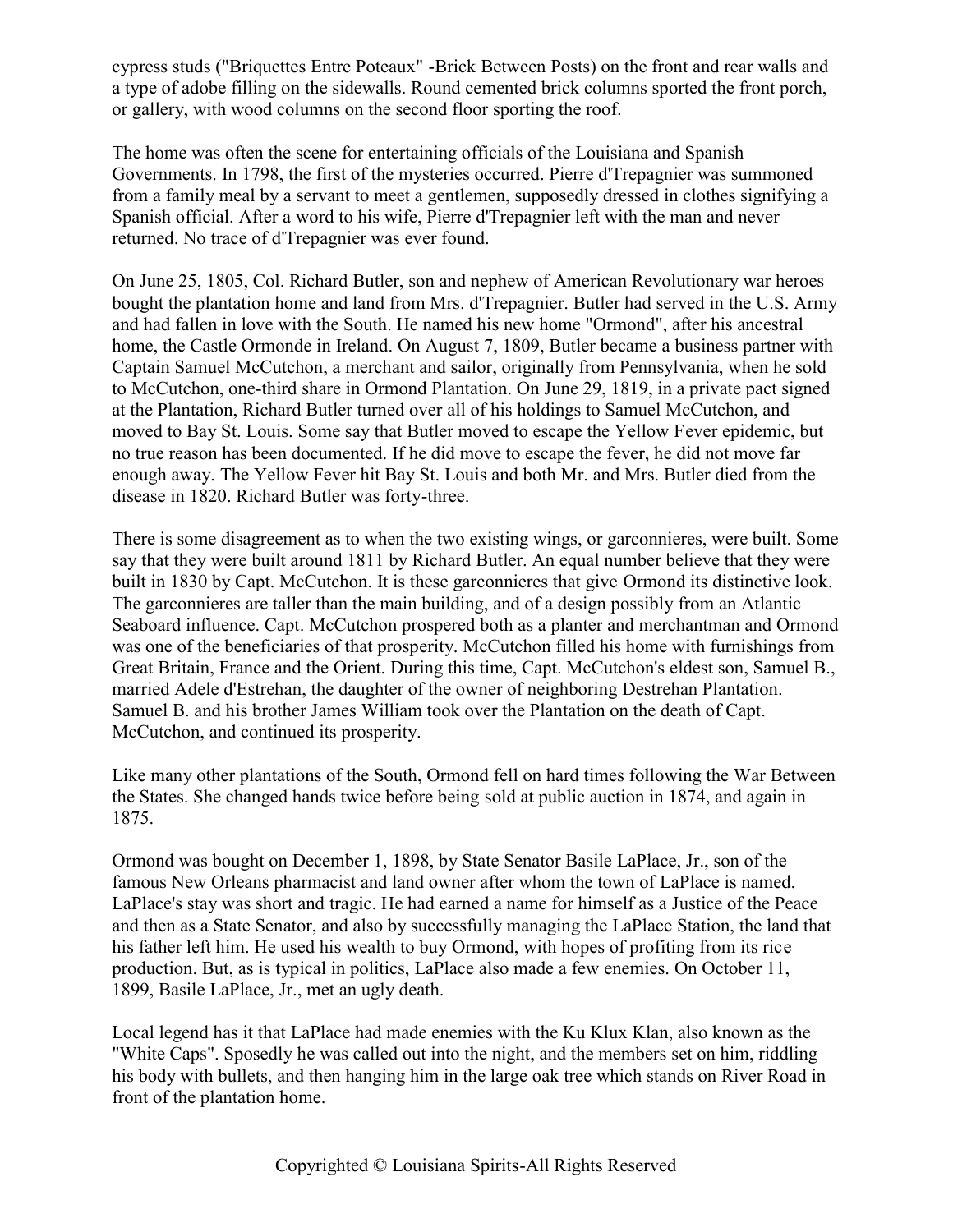Ormond passed from LaPlace's widow to his mother and then to the Schexnayder family, all during the year 1900. The five Schexnaydre brothers (Joseph, Emilien, Barthelemy, Albert, and Norbet) each held an undivided one-fifth share of the property. The brothers drew straws to determine who would live in the House. Emilien drew the lucky straw, and moved his family into Ormond. Emilien died in 1910, but his children continued to live and raise their families in the house. At one time there were five families living under the roof of Ormond. The Schexnaydre's held the property until 1926 when they turned it over to the Inter-Credit Corporation.

The story of Ormond becomes hazy in the late 1920's and through the 30's. It seems that a number of tenants occied the house and land. Reports tell of the crumbling walls and ceilings, the sagging porch, and the general deterioration of the house.

Fortunately for us, it was not too late to salvage Ormond. Thanks to its great original construction, it was able to be restored and renovated by Mr. and Mrs. Alfred Brown, owners of the Brown's Velvet Dairy in New Orleans. Beginning in late 1943, the Browns undertook major restoration, and renovations, which included enclosing the carriage ways and making the garconnieres an integral part of the building. The Browns' family added modern conveniences, such as indoor plumbing, gas and electricity.

After the death of Mrs. Brown, Mr. Brown sold Ormond to a real estate developer, and moved back to New Orleans. Original plans of the developer, Johnson and Loggins, included using the Manor house as the club house for a golf course. The developer began making changes in the Manor house but stopped in 1971.

In 1974, Johnson and Loggins sold the Manor and 17 acres of land to Mrs. Betty R. LeBlanc, then executive vice-president of Barq's Beverages, Inc., in New Orleans. Through the late 1970's and early 1980's, Mrs. LeBlanc began restoring the Manor house, which began suffering from the changes made by the developer. She had hoped to finish restoring the home, but unfortunately cancer struck and quickly took Mrs. LeBlanc in June, 1986, her dream unfinished.

Ormond is presently under the ownership and care of Irvin J. Carmouche who continues the work of restoring Ormond today. Ormond is open to the public for tours, weddings and various other festivities year-round, as well as a quiet bed and breakfast stay.

## **ACTIVITY**

Most common reported activity has been the observance of an unknown young girl, approximately 11-12 years of age. She has most often been seen on or nearthe staircase.

## **INVESTIGATION**

Being quite a large house, we decided to go with 2 DVR setups, for a total of 8 IRcameras, covering mostly the entire home. Our focus was, of course, the stairswhere the apparition of the young girl had been reported.